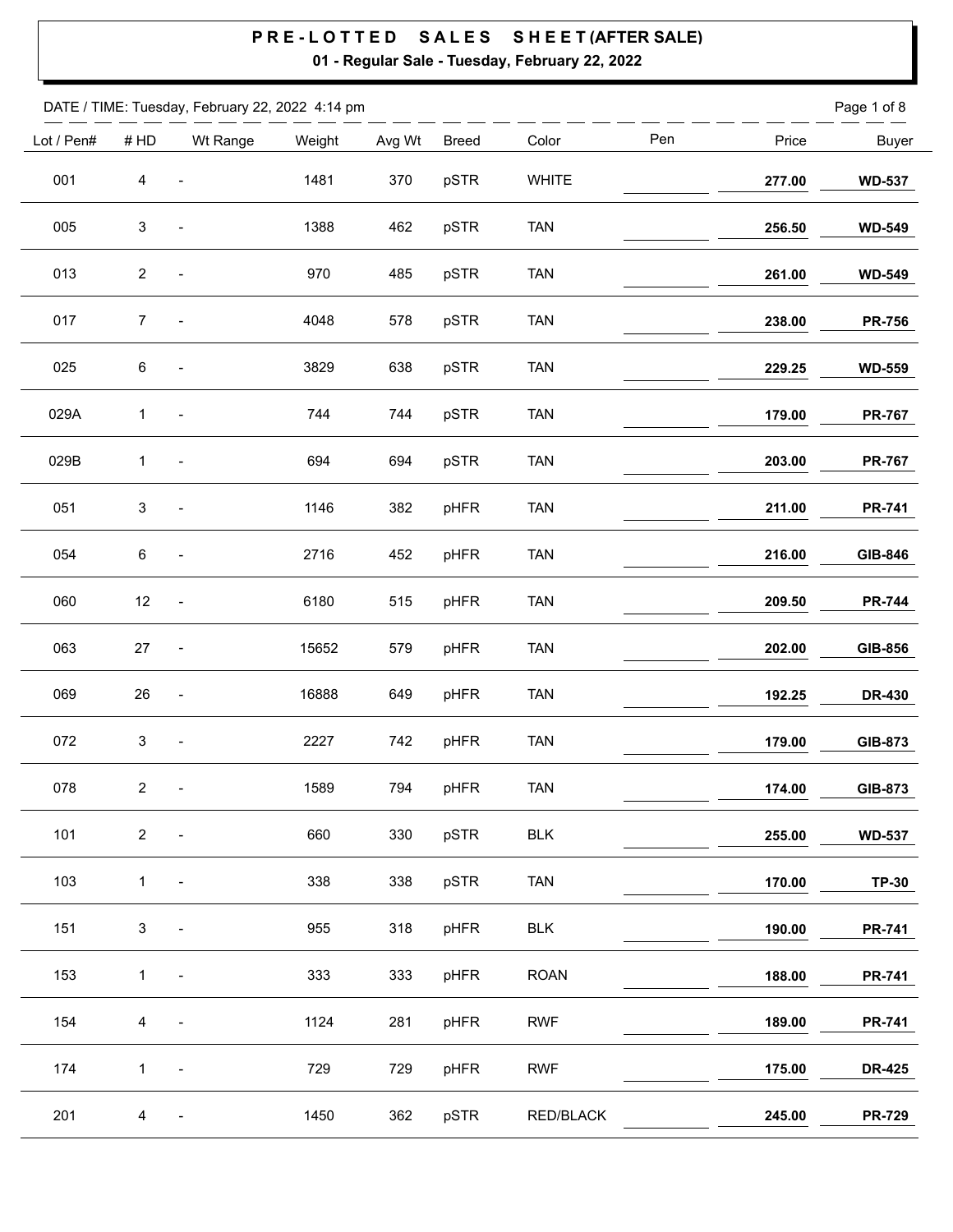|            |                | DATE / TIME: Tuesday, February 22, 2022 4:14 pm |        |        |              |            |     |        | Page 2 of 8     |
|------------|----------------|-------------------------------------------------|--------|--------|--------------|------------|-----|--------|-----------------|
| Lot / Pen# | # HD           | Wt Range                                        | Weight | Avg Wt | <b>Breed</b> | Color      | Pen | Price  | <b>Buyer</b>    |
| 205        | $\overline{7}$ | $\qquad \qquad \blacksquare$                    | 2992   | 427    | pSTR         | <b>BLK</b> |     | 274.00 | <b>WD-537</b>   |
| 213        | 31             | $\overline{\phantom{a}}$                        | 16014  | 516    | pSTR         | <b>BLK</b> |     | 268.25 | <b>GIB-855B</b> |
| 213A       | 1              | $\overline{\phantom{a}}$                        | 625    | 625    | pSTR         | <b>BLK</b> |     | 210.50 | GIB-862         |
| 216        | $\mathsf 3$    | $\overline{\phantom{a}}$                        | 1590   | 530    | pSTR         | <b>BLK</b> |     | 220.00 | <b>PR-747</b>   |
| 217        | 35             | $\qquad \qquad \blacksquare$                    | 20426  | 583    | pSTR         | <b>BLK</b> |     | 247.50 | <b>MON-44</b>   |
| 217X       | 23             | $\blacksquare$                                  | 13588  | 590    | pSTR         | <b>BLK</b> |     | 242.50 | <b>GIB-855B</b> |
| 218        | 6              | $\qquad \qquad \blacksquare$                    | 3643   | 607    | pSTR         | <b>BLK</b> |     | 211.50 | <b>GIB-855B</b> |
| 225        | 46             | $\qquad \qquad \blacksquare$                    | 30521  | 663    | pSTR         | <b>BLK</b> |     | 224.25 | <b>KM-901</b>   |
| 225X       | 29             | $\qquad \qquad \blacksquare$                    | 19312  | 665    | pSTR         | <b>BBL</b> |     | 221.00 | <b>KM-901</b>   |
| 226        | $\sqrt{2}$     | $\qquad \qquad \blacksquare$                    | 1323   | 661    | pSTR         | <b>BLK</b> |     | 187.00 | <b>PR-767</b>   |
| 228        | $\mathbf{3}$   | $\qquad \qquad \blacksquare$                    | 1955   | 651    | pSTR         | <b>BLK</b> |     | 202.50 | <b>PR-767</b>   |
| 229        | 46             | $\qquad \qquad \blacksquare$                    | 33752  | 733    | pSTR         | <b>BWF</b> |     | 204.50 | <b>WD-569R</b>  |
| 230        | 1              | $\qquad \qquad \blacksquare$                    | 713    | 713    | pSTR         | <b>RWF</b> |     | 181.00 | <b>PR-767</b>   |
| 232        | $\overline{a}$ | $\overline{\phantom{a}}$                        | 1497   | 748    | pSTR         | BLK        |     | 170.00 | <b>PR-727</b>   |
| 237        | 34             | $\overline{\phantom{a}}$                        | 27519  | 809    | pSTR         | <b>RED</b> |     | 195.75 | <b>PR-778</b>   |
| 240        | $\overline{2}$ | $\blacksquare$                                  | 1618   | 809    | pSTR         | <b>RED</b> |     | 160.00 | <b>PR-727</b>   |
| 241        | $\mathbf{1}$   | $\qquad \qquad \blacksquare$                    | 878    | 878    | pSTR         | <b>BLK</b> |     | 165.00 | <b>PR-775</b>   |
| 241Y       | $\mathbf{1}$   | $\overline{\phantom{a}}$                        | 853    | 853    | pSTR         | BBL        |     | 156.00 | <b>PR-775</b>   |
| 242Y       | $2^{\circ}$    | $\qquad \qquad \blacksquare$                    | 1617   | 808    | pSTR         | <b>BLK</b> |     | 184.50 | <b>PR-775</b>   |
| 246        | $\mathbf{1}$   | $\overline{\phantom{a}}$                        | 908    | 908    | pSTR         | <b>RBF</b> |     | 178.00 | <b>PR-795</b>   |
| 248        | $\overline{2}$ | $\qquad \qquad \blacksquare$                    | 1960   | 980    | pSTR         | <b>BLK</b> |     | 154.00 | <b>PR-795</b>   |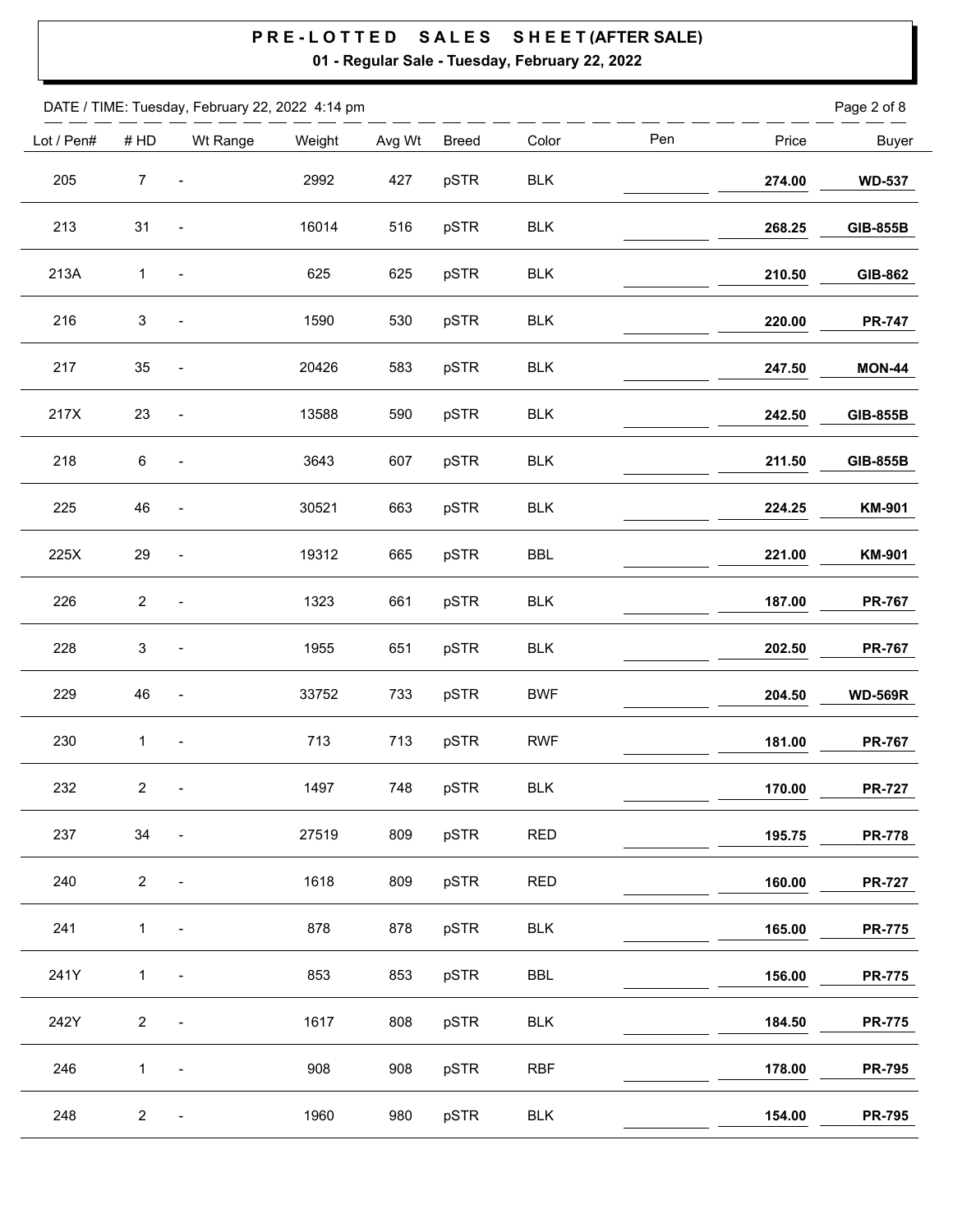$\overline{\phantom{0}}$ 

|            |                | DATE / TIME: Tuesday, February 22, 2022 4:14 pm |        |        |              |                |     |        | Page 3 of 8     |
|------------|----------------|-------------------------------------------------|--------|--------|--------------|----------------|-----|--------|-----------------|
| Lot / Pen# | #HD            | Wt Range                                        | Weight | Avg Wt | <b>Breed</b> | Color          | Pen | Price  | <b>Buyer</b>    |
| 249Y       | $\mathbf{1}$   | $\blacksquare$                                  | 976    | 976    | pSTR         | <b>BWF</b>     |     | 156.00 | <b>PR-795</b>   |
| 251        | $\mathbf{2}$   | $\frac{1}{2}$                                   | 746    | 373    | pHFR         | RED/BLACK      |     | 181.00 | <b>PR-741</b>   |
| 254        | 29             | $\frac{1}{2}$                                   | 12955  | 446    | pHFR         | <b>RED</b>     |     | 215.75 | GIB-846         |
| 255        | $\mathbf{1}$   | $\qquad \qquad \blacksquare$                    | 404    | 404    | pHFR         | <b>BBL</b>     |     | 165.00 | <b>PR-741</b>   |
| 260        | 29             | $\qquad \qquad \blacksquare$                    | 14420  | 497    | pHFR         | <b>BLK</b>     |     | 203.50 | <b>PR-702</b>   |
| 260A       | $\mathbf{1}$   | $\qquad \qquad \blacksquare$                    | 480    | 480    | pHFR         | BLK            |     | 226.00 | <b>PR-729</b>   |
| 261        | $\mathbf{2}$   | $\qquad \qquad \blacksquare$                    | 964    | 482    | pHFR         | <b>BLK</b>     |     | 191.00 | <b>PR-702</b>   |
| 263        | 53             | $\qquad \qquad \blacksquare$                    | 30508  | 575    | pHFR         | <b>BLK</b>     |     | 198.50 | GIB-853         |
| 264        | $\mathbf{2}$   | $\qquad \qquad \blacksquare$                    | 1221   | 610    | pHFR         | <b>BLK</b>     |     | 170.00 | <b>PR-722</b>   |
| 269        | 55             | $\qquad \qquad \blacksquare$                    | 36020  | 654    | pHFR         | <b>BLK</b>     |     | 187.25 | <b>DR-425</b>   |
| 270        | 6              | $\blacksquare$                                  | 4135   | 689    | pHFR         | <b>BWF</b>     |     | 180.50 | <b>DR-425</b>   |
| 272        | $20\,$         | $\qquad \qquad \blacksquare$                    | 14711  | 735    | pHFR         | <b>BWF</b>     |     | 179.75 | GIB-873         |
| 278        | 12             | $\qquad \qquad \blacksquare$                    | 9572   | 797    | pHFR         | <b>BLK</b>     |     | 175.50 | <b>WD-576</b>   |
| 281        | $\mathbf{1}$   | $\blacksquare$                                  | 898    | 898    | pHFR         | $\mathsf{BLK}$ |     | 156.00 | <b>PR-780</b>   |
| 305        | $\overline{2}$ | $\qquad \qquad \blacksquare$                    | 889    | 444    | pSTR         | <b>SILVER</b>  |     | 255.00 | <b>PR-729</b>   |
| 313        | $5\,$          | $\qquad \qquad \blacksquare$                    | 2608   | 521    | pSTR         | <b>RED</b>     |     | 261.00 | <b>GIB-855B</b> |
| 317        | 8              |                                                 | 4683   | 585    | pSTR         | <b>SILVER</b>  |     | 243.75 | <b>GIB-855B</b> |
| 317A       | $\mathbf{1}$   | $\qquad \qquad \blacksquare$                    | 568    | 568    | pSTR         | <b>RED</b>     |     | 216.00 | <b>PR-747</b>   |
| 325        | $\bf 8$        |                                                 | 5062   | 632    | pSTR         | <b>RED</b>     |     | 226.75 | <b>WD-559</b>   |
| 325A       | $\mathbf{1}$   | $\overline{\phantom{a}}$                        | 633    | 633    | pSTR         | <b>RED</b>     |     | 0.01   |                 |
| 329        | 7 <sup>7</sup> | $\qquad \qquad \blacksquare$                    | 5037   | 719    | pSTR         | <b>RED</b>     |     | 204.25 | <b>WD-569R</b>  |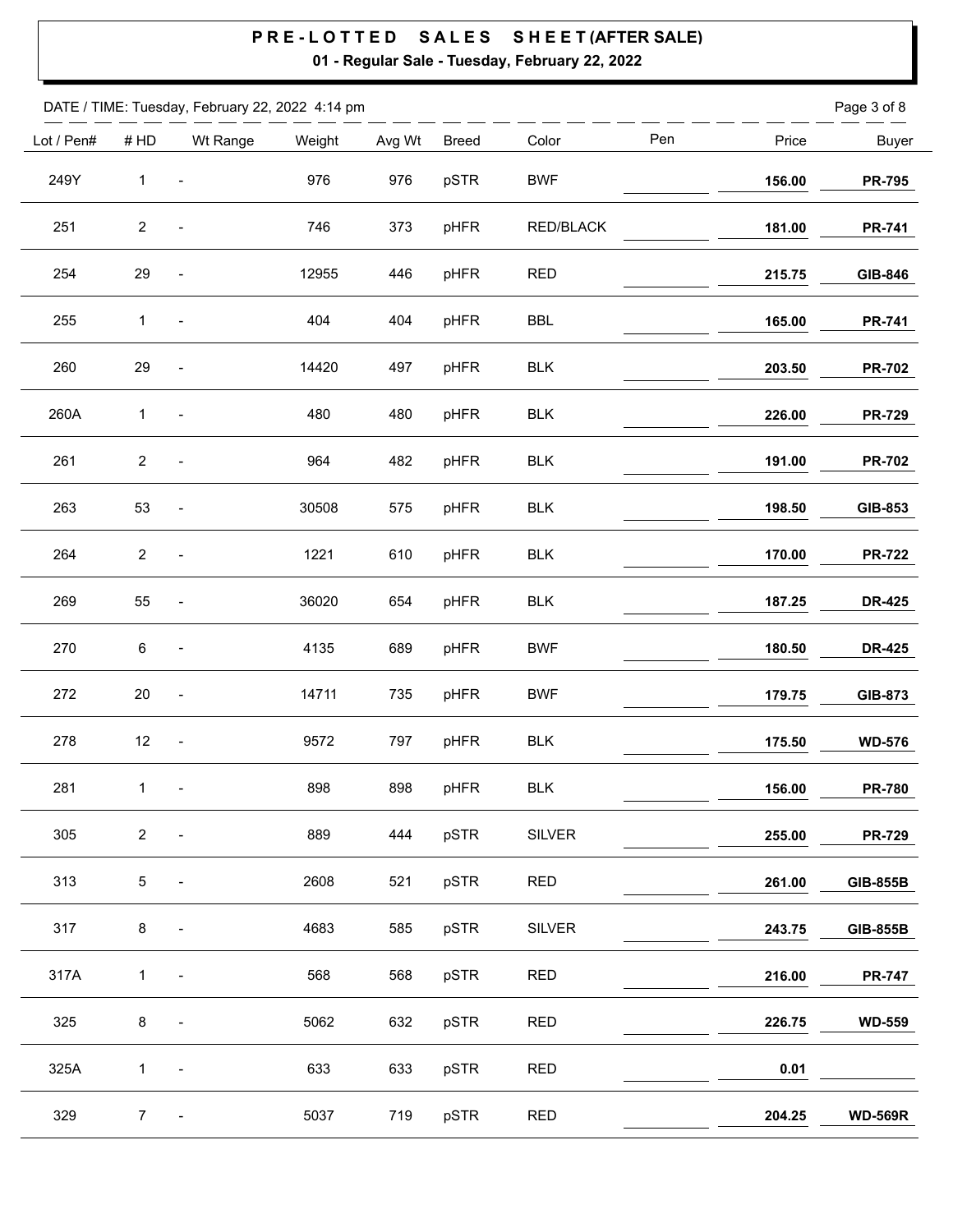|            |                | DATE / TIME: Tuesday, February 22, 2022 4:14 pm |        |        |              |               |     |        | Page 4 of 8     |
|------------|----------------|-------------------------------------------------|--------|--------|--------------|---------------|-----|--------|-----------------|
| Lot / Pen# | #HD            | Wt Range                                        | Weight | Avg Wt | <b>Breed</b> | Color         | Pen | Price  | <b>Buyer</b>    |
| 350        | $\overline{4}$ | $\overline{\phantom{a}}$                        | 3840   | 960    | pSTR         | <b>RED</b>    |     | 157.00 | <b>PR-795</b>   |
| 360        | $16\,$         | $\overline{\phantom{a}}$                        | 8107   | 506    | pHFR         | <b>RED</b>    |     | 205.00 | <b>PR-744</b>   |
| 360A       | 1              | $\overline{\phantom{a}}$                        | 490    | 490    | pHFR         | <b>RBF</b>    |     | 175.00 | <b>PR-722</b>   |
| 363        | $30\,$         | $\overline{\phantom{a}}$                        | 17519  | 583    | pHFR         | <b>RED</b>    |     | 197.75 | <b>GIB-853B</b> |
| 369        | 19             | $\overline{\phantom{a}}$                        | 12465  | 656    | pHFR         | <b>RED</b>    |     | 186.50 | <b>DR-430</b>   |
| 369A       | $\mathbf{1}$   | $\overline{\phantom{a}}$                        | 667    | 667    | pHFR         | <b>RED</b>    |     | 159.00 | <b>PR-724</b>   |
| 369Y       | 1              | $\overline{\phantom{a}}$                        | 690    | 690    | pHFR         | <b>RED</b>    |     | 141.00 | GIB-873         |
| 372        | 9              | $\qquad \qquad \blacksquare$                    | 6577   | 730    | pHFR         | <b>RED</b>    |     | 173.00 | GIB-873         |
| 420        | $\mathbf{1}$   | $\overline{\phantom{a}}$                        | 615    | 615    | <b>STRS</b>  | <b>SPECK</b>  |     | 187.00 | <b>PR-747</b>   |
| 432        | 1              | $\overline{\phantom{a}}$                        | 725    | 725    | <b>STRS</b>  | <b>SPECK</b>  |     | 166.00 | <b>PR-727</b>   |
| 505        | $\overline{4}$ |                                                 | 1692   | 423    | pSTR         | <b>BLK</b>    |     | 270.00 | <b>WD-537</b>   |
| 505A       | $\mathbf 1$    | $\qquad \qquad \blacksquare$                    | 425    | 425    | pSTR         | <b>TAN</b>    |     | 136.00 | <b>PR-722</b>   |
| 508        | 1              | $\qquad \qquad \blacksquare$                    | 430    | 430    | <b>STRS</b>  | <b>RED</b>    |     | 201.00 | <b>TP-33</b>    |
| 513        | $\mathbf{1}$   | $\blacksquare$                                  | 490    | 490    | pSTR         | ${\sf RWF}$   |     | 245.00 | <b>WD-545</b>   |
| 513        | 9              | $\qquad \qquad \blacksquare$                    | 4536   | 504    | pSTR         | <b>RBL</b>    |     | 265.00 | <b>MON-44</b>   |
| 516        | $\mathbf{1}$   | $\qquad \qquad \blacksquare$                    | 514    | 514    | <b>STRS</b>  | <b>RED</b>    |     | 96.00  | <b>TP-30</b>    |
| 517        | 15             | $\qquad \qquad \blacksquare$                    | 8908   | 593    | pSTR         | <b>SILVER</b> |     | 233.50 | <b>GIB-855B</b> |
| 525        | 12             | $\qquad \qquad \blacksquare$                    | 7756   | 646    | pSTR         | <b>RED</b>    |     | 218.00 | <b>PR-759</b>   |
| 529        | 7 <sup>7</sup> | $\qquad \qquad \blacksquare$                    | 5091   | 727    | pSTR         | <b>BLK</b>    |     | 203.00 | <b>PR-778</b>   |
| 544        | $\mathbf{1}$   | $\overline{\phantom{a}}$                        | 888    | 888    | <b>STRS</b>  | <b>TAN</b>    |     | 116.00 | <b>PR-727</b>   |
| 551        | 8              | $\overline{\phantom{a}}$                        | 2924   | 365    | pHFR         | <b>RED</b>    |     | 183.00 | <b>PR-741</b>   |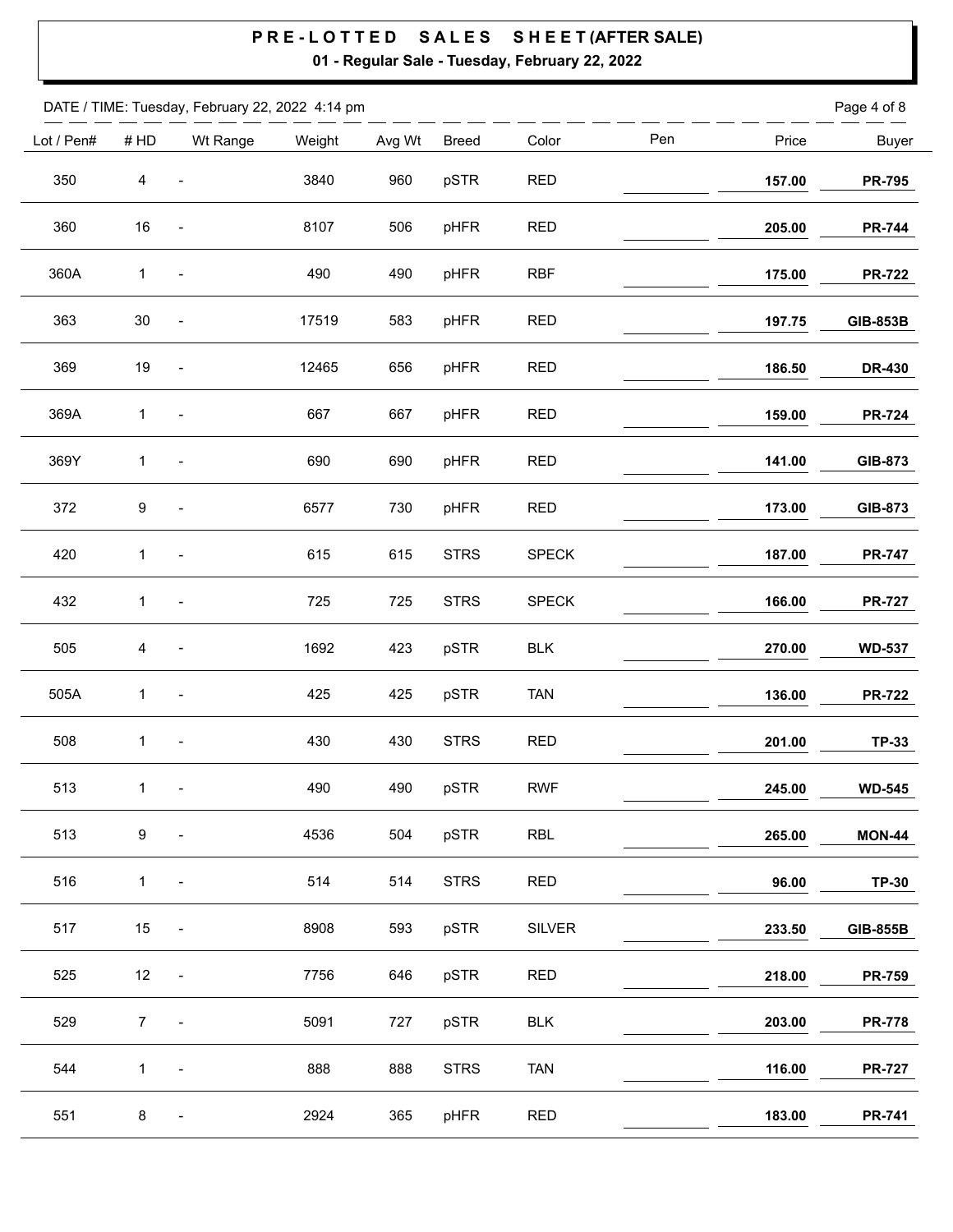|            |                | DATE / TIME: Tuesday, February 22, 2022 4:14 pm |        |        |              |              |     |        | Page 5 of 8     |
|------------|----------------|-------------------------------------------------|--------|--------|--------------|--------------|-----|--------|-----------------|
| Lot / Pen# | #HD            | Wt Range                                        | Weight | Avg Wt | <b>Breed</b> | Color        | Pen | Price  | <b>Buyer</b>    |
| 554        | 11             | $\blacksquare$                                  | 4830   | 439    | pHFR         | <b>TAN</b>   |     | 214.00 | GIB-846         |
| 554A       | $\mathbf{1}$   | $\overline{\phantom{a}}$                        | 425    | 425    | pHFR         | <b>GREY</b>  |     | 179.00 | <b>PR-741</b>   |
| 554B       | 1              | $\overline{\phantom{a}}$                        | 432    | 432    | pHFR         | <b>RWF</b>   |     | 187.00 | <b>PR-722</b>   |
| 554C       | $\mathbf{1}$   | $\overline{\phantom{a}}$                        | 432    | 432    | pHFR         | <b>ROAN</b>  |     | 188.00 | <b>PR-741</b>   |
| 560        | 29             | $\qquad \qquad \blacksquare$                    | 14781  | 509    | pHFR         | <b>BLK</b>   |     | 202.50 | <b>PR-744</b>   |
| 561        | $\mathbf{1}$   | $\overline{\phantom{a}}$                        | 495    | 495    | pHFR         | <b>ROAN</b>  |     | 180.00 | <b>PR-744</b>   |
| 562        | $\mathbf{2}$   | $\qquad \qquad \blacksquare$                    | 1014   | 507    | pHFR         | <b>RED</b>   |     | 149.00 | <b>PR-722</b>   |
| 563        | 24             | $\overline{\phantom{a}}$                        | 13767  | 573    | pHFR         | <b>RED</b>   |     | 199.25 | <b>GIB-853B</b> |
| 563A       | $\mathbf 1$    | $\overline{\phantom{a}}$                        | 551    | 551    | pHFR         | <b>RED</b>   |     | 181.00 | <b>PR-722</b>   |
| 564        | $\mathbf{1}$   | $\qquad \qquad \blacksquare$                    | 586    | 586    | pHFR         | <b>ROAN</b>  |     | 160.00 | GIB-873         |
| 569        | 19             | $\overline{\phantom{a}}$                        | 12165  | 640    | pHFR         | <b>WHITE</b> |     | 186.25 | <b>PR-761</b>   |
| 570        | 1              | $\blacksquare$                                  | 666    | 666    | pHFR         | <b>ROAN</b>  |     | 184.00 | <b>PR-761</b>   |
| 572        | 6              | $\blacksquare$                                  | 4300   | 716    | pHFR         | <b>RED</b>   |     | 177.75 | GIB-873         |
| 573        | $\mathbf 1$    | $\blacksquare$                                  | 749    | 749    | pHFR         | <b>ROAN</b>  |     | 150.00 | <b>PR-724</b>   |
| 578        | $\,6$          | $\qquad \qquad \blacksquare$                    | 4716   | 786    | pHFR         | <b>BLK</b>   |     | 174.75 | GIB-873         |
| 618        | $\overline{2}$ | $\qquad \qquad \blacksquare$                    | 1187   | 593    | pSTR         | <b>SPECK</b> |     | 223.00 | <b>PR-747</b>   |
| 620        | $10\,$         | $\qquad \qquad \blacksquare$                    | 5840   | 584    | pSTR         | <b>SPECK</b> |     | 206.00 | <b>PR-747</b>   |
| 628        | 8              | $\qquad \qquad \blacksquare$                    | 5328   | 666    | pSTR         | <b>SPECK</b> |     | 196.00 | GIB-862         |
| 630        | $\mathfrak{S}$ |                                                 | 2151   | 717    | pSTR         | <b>SPECK</b> |     | 182.00 | <b>PR-767</b>   |
| 652        | $\mathbf{1}$   | $\frac{1}{2}$                                   | 380    | 380    | pHFR         | <b>SPECK</b> |     | 151.00 | <b>PR-741</b>   |
| 661        | $\overline{2}$ | $\qquad \qquad \blacksquare$                    | 999    | 499    | pHFR         | <b>SPECK</b> |     | 191.00 | <b>PR-702</b>   |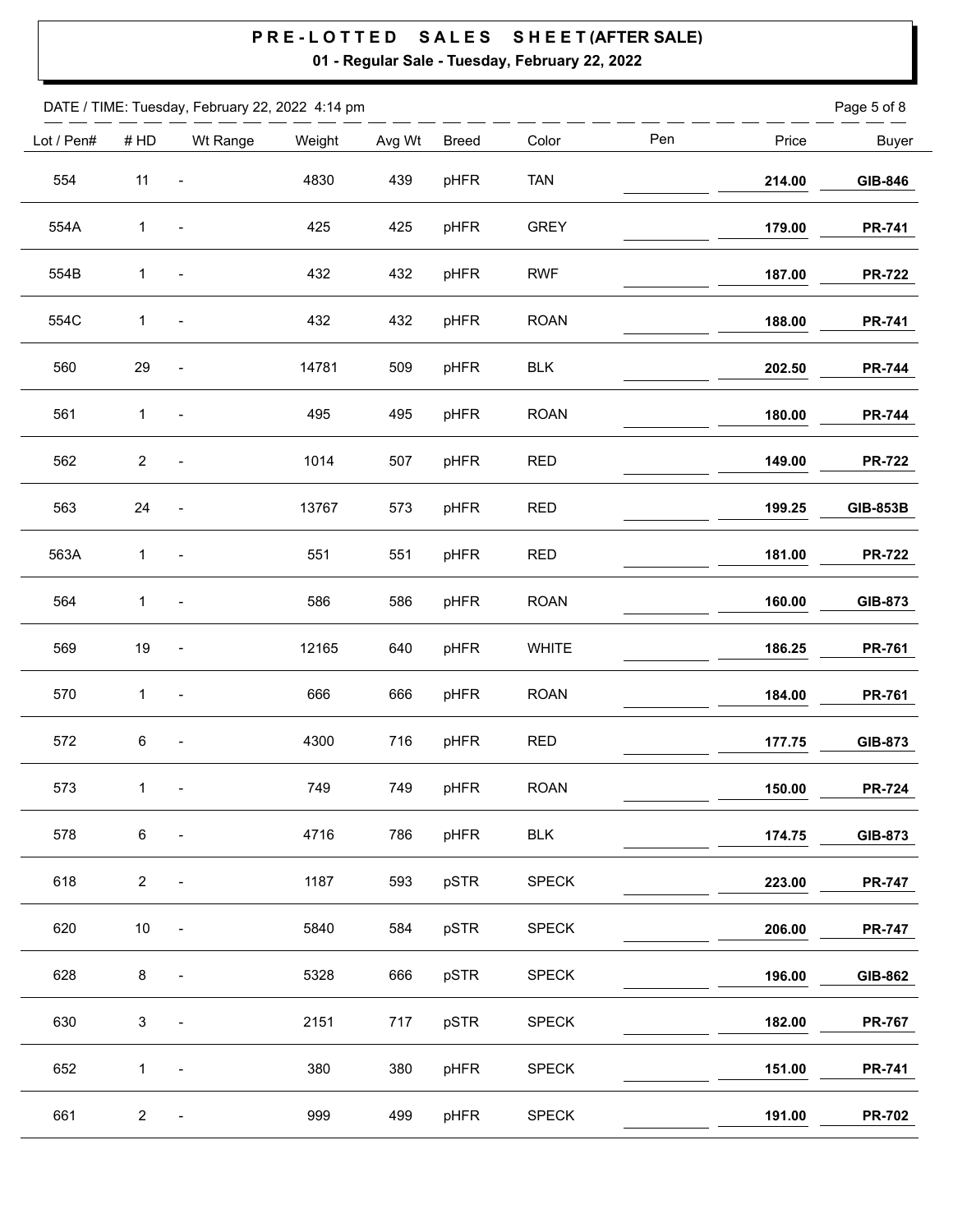|            |                | DATE / TIME: Tuesday, February 22, 2022 4:14 pm |        |        |              |              |     |        | Page 6 of 8     |
|------------|----------------|-------------------------------------------------|--------|--------|--------------|--------------|-----|--------|-----------------|
| Lot / Pen# | $\#$ HD        | Wt Range                                        | Weight | Avg Wt | <b>Breed</b> | Color        | Pen | Price  | <b>Buyer</b>    |
| 670        | $\mathbf{1}$   | $\overline{\phantom{a}}$                        | 628    | 628    | pHFR         | <b>SPECK</b> |     | 177.00 | <b>KIRKELLA</b> |
| 704        | $\sqrt{5}$     | $\overline{\phantom{a}}$                        | 1824   | 364    | <b>STRS</b>  | <b>RED</b>   |     | 220.00 | <b>PR-725</b>   |
| 708        | 18             | $\overline{\phantom{a}}$                        | 7907   | 439    | <b>STRS</b>  | <b>RED</b>   |     | 250.50 | <b>WD-537</b>   |
| 708A       | 1              |                                                 | 406    | 406    | <b>STRS</b>  | <b>TRA</b>   |     | 192.00 | <b>TP-33</b>    |
| 708B       | 1              | $\frac{1}{2}$                                   | 401    | 401    | <b>STRS</b>  | <b>TAN</b>   |     | 143.00 | <b>PR-747</b>   |
| 713        | $\overline{4}$ |                                                 | 2064   | 516    | pSTR         | <b>TAN</b>   |     | 199.00 | GIB-852         |
| 716        | 13             | $\frac{1}{2}$                                   | 6601   | 507    | <b>STRS</b>  | <b>BLK</b>   |     | 224.50 | <b>TP-33</b>    |
| 716A       | $\mathbf{1}$   | $\qquad \qquad \blacksquare$                    | 509    | 509    | <b>STRS</b>  | <b>RED</b>   |     | 189.00 | GIB-852         |
| 719X       | $\mathbf{2}$   | $\overline{a}$                                  | 1094   | 547    | pSTR         | <b>WHITE</b> |     | 224.50 | GIB-862         |
| 720        | 1              | $\frac{1}{2}$                                   | 582    | 582    | <b>STRS</b>  | RED/BLACK    |     | 180.00 | <b>PR-747</b>   |
| 720        | 12             | $\overline{\phantom{a}}$                        | 6971   | 580    | <b>STRS</b>  | RED/BLACK    |     | 212.00 | <b>MON-10</b>   |
| 727X       | $\mathbf{1}$   | $\qquad \qquad \blacksquare$                    | 690    | 690    | pSTR         | <b>BLK</b>   |     | 196.00 | <b>PR-767</b>   |
| 728        | $\overline{7}$ | $\overline{\phantom{a}}$                        | 4676   | 668    | <b>STRS</b>  | <b>RBF</b>   |     | 198.00 | <b>MON-10</b>   |
| 731X       | $\mathbf{1}$   | $\overline{\phantom{a}}$                        | 725    | 725    | pSTR         | <b>RWF</b>   |     | 194.00 | <b>PR-767</b>   |
| 739X       | $\mathbf{1}$   | $\qquad \qquad \blacksquare$                    | 830    | 830    | pSTR         | <b>RDWH</b>  |     | 175.50 | <b>PR-775</b>   |
| 740        | $\mathfrak{S}$ | $\qquad \qquad \blacksquare$                    | 2510   | 836    | <b>STRS</b>  | BBL          |     | 135.00 | <b>PR-727</b>   |
| 754        | $\overline{2}$ | $\overline{\phantom{a}}$                        | 841    | 420    | pHFR         | <b>GREY</b>  |     | 134.00 | <b>PR-722</b>   |
| 756X       | $\mathbf{1}$   | $\overline{\phantom{a}}$                        | 412    | 412    | pHFR         | <b>BLK</b>   |     | 133.00 | <b>KIRKELLA</b> |
| 756X       | $\overline{a}$ | $\overline{\phantom{0}}$                        | 874    | 437    | pHFR         | <b>RWF</b>   |     | 214.50 | GIB-846         |
| 762X       | $\mathfrak{S}$ | $\qquad \qquad \blacksquare$                    | 1557   | 519    | pHFR         | WHITE        |     | 205.00 | <b>PR-744</b>   |
| 763        | $\mathbf{1}$   | $\overline{\phantom{a}}$                        | 589    | 589    | pHFR         | <b>TAN</b>   |     | 30.00  | <b>TP-20</b>    |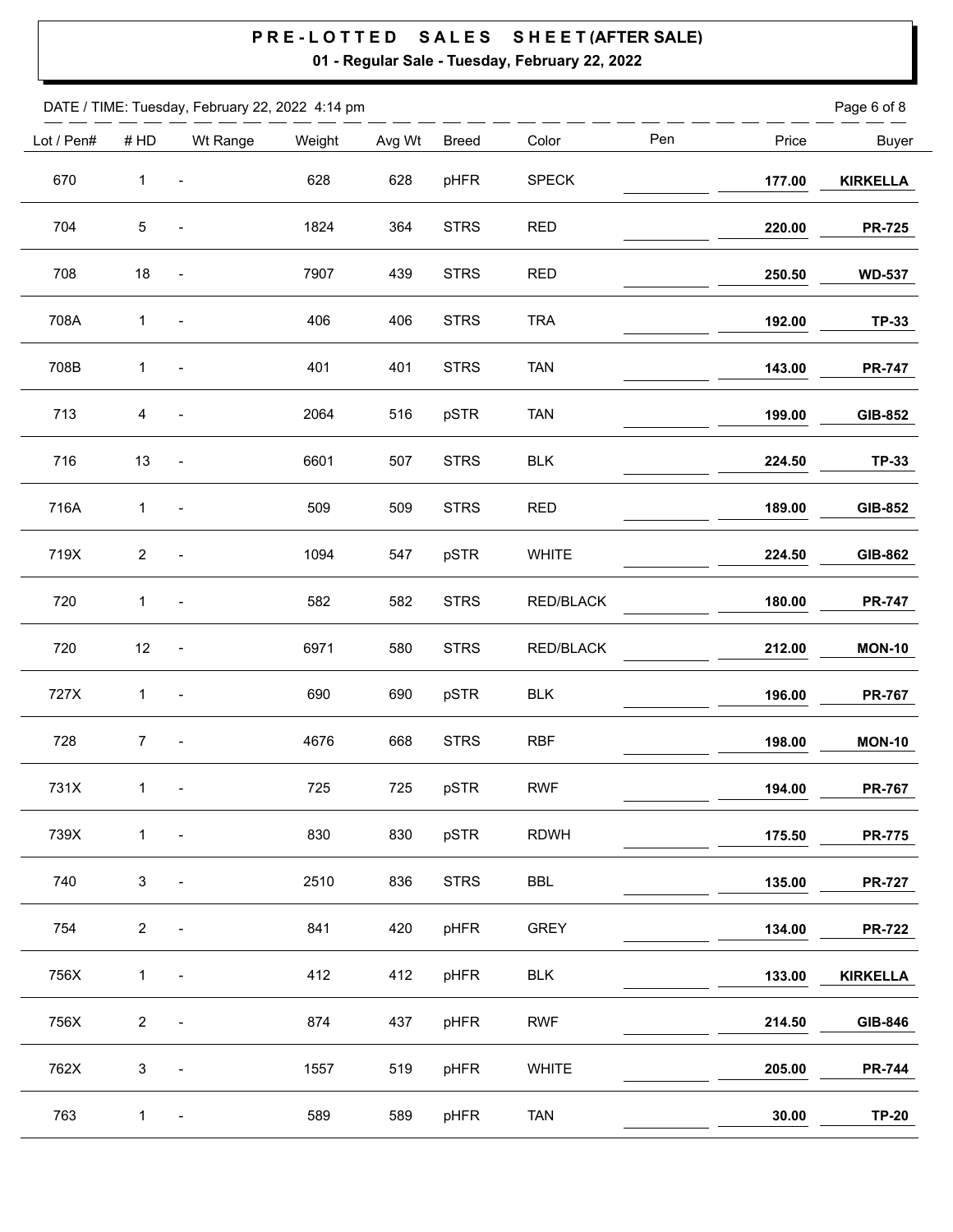|            |              | DATE / TIME: Tuesday, February 22, 2022 4:14 pm |        |        |              |                  |     |        | Page 7 of 8     |
|------------|--------------|-------------------------------------------------|--------|--------|--------------|------------------|-----|--------|-----------------|
| Lot / Pen# | #HD          | Wt Range                                        | Weight | Avg Wt | <b>Breed</b> | Color            | Pen | Price  | <b>Buyer</b>    |
| 765X       | $\sqrt{3}$   | $\overline{\phantom{a}}$                        | 1758   | 586    | pHFR         | <b>RBF</b>       |     | 196.50 | <b>GIB-853B</b> |
| 771X       | $\,$ 5 $\,$  | $\qquad \qquad \blacksquare$                    | 3343   | 668    | pHFR         | <b>BWF</b>       |     | 186.25 | <b>DR-425</b>   |
| 805        | 1            | $\overline{\phantom{a}}$                        | 394    | 394    | pSTR         | <b>TWF</b>       |     | 240.00 | <b>PR-729</b>   |
| 817        | 9            | $\qquad \qquad \blacksquare$                    | 5254   | 583    | pSTR         | <b>RED</b>       |     | 246.25 | <b>MON-44</b>   |
| 825        | 17           | $\overline{\phantom{a}}$                        | 11253  | 661    | pSTR         | <b>BBF</b>       |     | 220.00 | <b>WD-567</b>   |
| 828        | $16\,$       | $\overline{\phantom{a}}$                        | 10479  | 654    | <b>STRS</b>  | <b>BLK</b>       |     | 185.75 | $MON-5$         |
| 829        | 13           | $\overline{\phantom{a}}$                        | 9549   | 734    | pSTR         | <b>RBL</b>       |     | 203.75 | <b>WD-569R</b>  |
| 829A       | $\mathbf{1}$ | $\overline{\phantom{a}}$                        | 705    | 705    | pSTR         | <b>RWF</b>       |     | 198.00 | <b>PR-767</b>   |
| 832        | 5            | $\qquad \qquad \blacksquare$                    | 3686   | 737    | <b>STRS</b>  | <b>BLK</b>       |     | 159.00 | <b>PR-727</b>   |
| 832A       | $\mathbf 1$  | $\qquad \qquad \blacksquare$                    | 726    | 726    | <b>STRS</b>  | <b>RED/BLACK</b> |     | 20.00  | <b>TP-12</b>    |
| 832X       | $\mathbf{1}$ | $\qquad \qquad \blacksquare$                    | 730    | 730    | <b>STRS</b>  | <b>BLK</b>       |     | 130.00 | GIB-825         |
| 837        | $20\,$       | $\blacksquare$                                  | 16018  | 800    | pSTR         | <b>TAN</b>       |     | 197.00 | <b>PR-778</b>   |
| 841        | $\mathbf{2}$ | $\blacksquare$                                  | 1825   | 912    | pSTR         | <b>TAN</b>       |     | 165.00 | <b>PR-795</b>   |
| 860        | 11           | $\blacksquare$                                  | 5683   | 516    | pHFR         | <b>RED</b>       |     | 203.00 | <b>PR-744</b>   |
| 860X       | $\bf 8$      | $\qquad \qquad \blacksquare$                    | 3971   | 496    | pHFR         | <b>RWF</b>       |     | 186.00 | <b>PR-722</b>   |
| 863        | $\mathbf{1}$ | $\qquad \qquad \blacksquare$                    | 557    | 557    | pHFR         | <b>RWF</b>       |     | 158.00 | <b>PR-722</b>   |
| 863        | 22           | $\qquad \qquad \blacksquare$                    | 12892  | 586    | pHFR         | <b>RWF</b>       |     | 196.75 | <b>GIB-853B</b> |
| 869        | 23           | $\qquad \qquad \blacksquare$                    | 15480  | 673    | pHFR         | <b>RED</b>       |     | 186.75 | <b>DR-425</b>   |
| 872        | 14           | $\qquad \qquad \blacksquare$                    | 10349  | 739    | pHFR         | <b>RWF</b>       |     | 179.75 | GIB-873         |
| 878        | $\bf 8$      |                                                 | 6486   | 810    | pHFR         | <b>RBL</b>       |     | 172.25 | <b>PR-780</b>   |
| 949        | $\mathbf{1}$ | $\overline{\phantom{a}}$                        | 370    | 370    | pSTR         | <b>RED</b>       |     | 92.00  | <b>TP-30</b>    |